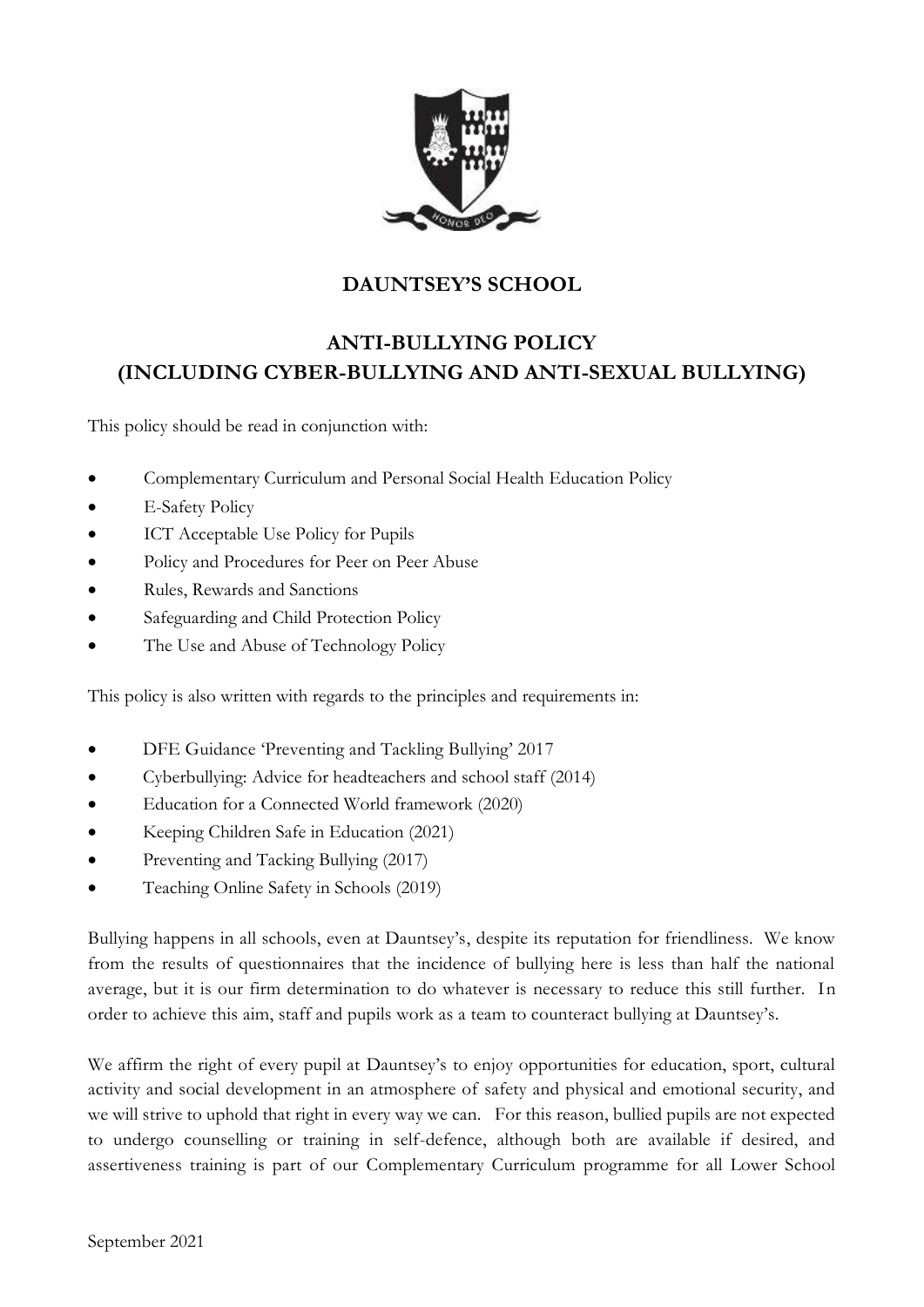pupils. Instead, our programme has always focused on changing the behaviour of pupils who bully others.

#### **Our Aims**

- 1. To monitor every aspect of school life in order to develop and sustain a culture which abhors bullying and facilitates effective measures for its prevention and remediation.
- 2. To achieve this end by planned and coordinated measures in the classroom, in the extracurricular, pastoral and professional life of the school and by using a well-publicised system for bullying remediation which makes clear the sources of support and encourages prompt disclosure.
- 3. To promote and publicise a broad definition of bullying to ensure that *all* cases of persistent unkindness receive the attention they deserve.
- 4. To affirm the right of every member of the Dauntsey's community to work, play and interact socially without being subject to racial, religious, cultural, sexual/sexist, homophobic or transgender harassment, intimidation or abuse of any kind and to extend these rights to everyone, irrespective of age, position in the community, gender, ethnic origin, social class, sexual orientation, culture or disability.
- 5. To ensure that all cases of bullying are investigated, records are kept and staff trained so that the principles of the school policy are understood, legal responsibilities are known and cases of bullying are dealt with in sensitive yet effective ways, which bring episodes of unkind behaviour to an end without damaging peer group relationships.
- 6. To involve every member of the school community in the anti-bullying programme, details of which are set out below.
- 7. To ensure that both pupils and parents understand the procedures that will be taken when an incident of bullying takes place.
- 8. To ensure our pupils feel listened to.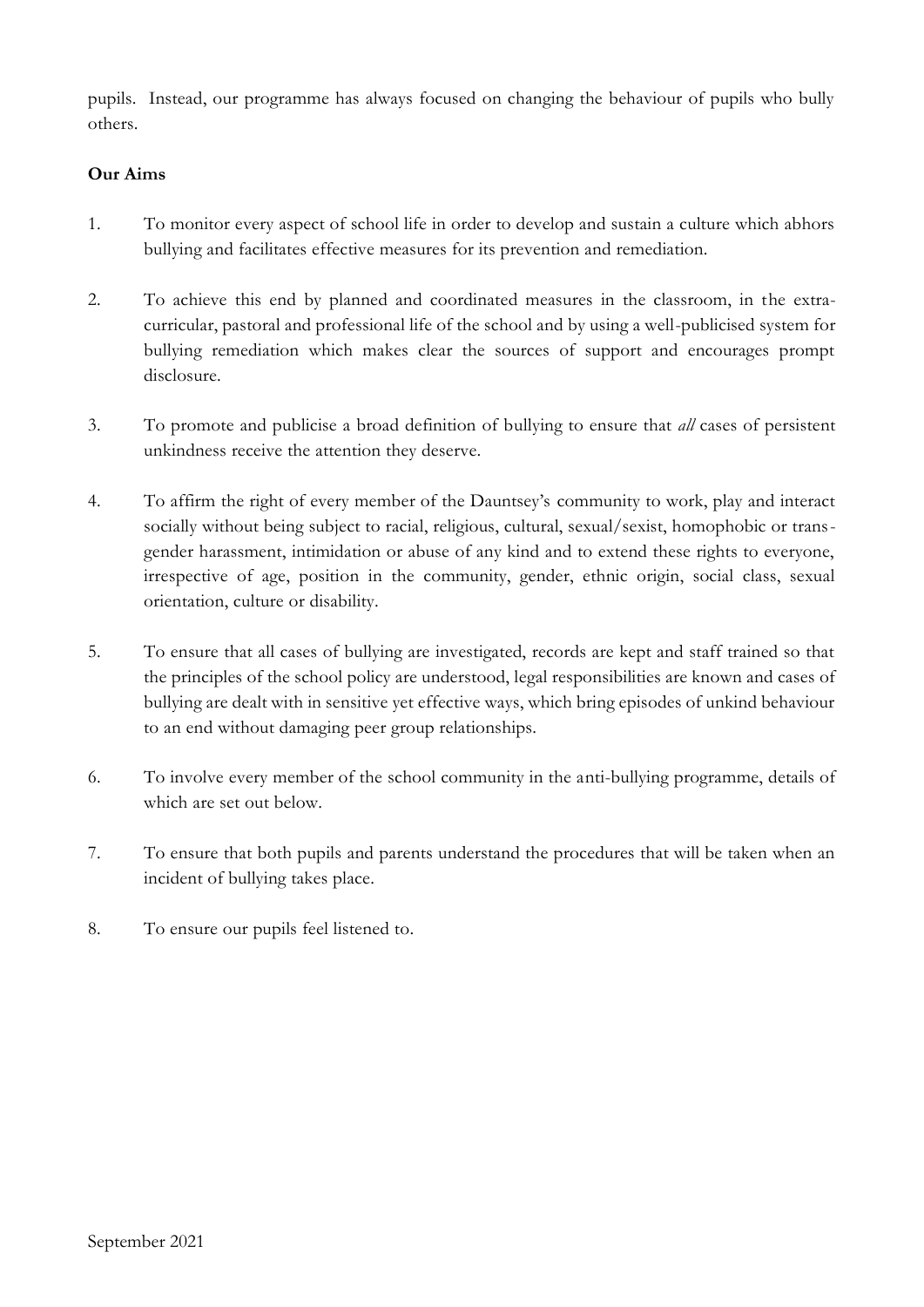## **DAUNTSEY'S SCHOOL**

## **ANTI-BULLYING PROGRAMME**

#### **What is Bullying?**

We define bullying as any pattern of behaviour repeated over time in which a pupil or pupils are 'picked on' by other pupils who subject them to any type of verbal, physical, emotional or psychological abuse on the grounds of race, religion, culture, gender, sexual orientation, homophobia, special educational needs or a disability because a child is adopted or is a carer. Name-calling and persistent teasing are more common than physical acts of aggression, while exclusion from groups, the sending of abusive or threatening letters, e-mails or messages by text or games consoles or on social networking sites or apps, malicious rumour-mongering and interference with property are other forms of bullying which can be quite pernicious.

Pupils are taught the acronym STOP - Several Times On Purpose to help them understand what bullying is.

Bullying can seriously damage a young person's confidence and self worth therefore, it is the responsibility of all staff to actively support pupils who are being bullied and to act with confidentiality should they receive a disclosure alleging that bullying has taken place. They will also be supportive and follow the school's procedure explained in the Safeguarding and Child Protection Policy.

#### **Seriousness of bullying**

We also define bullying from the perspective of victims, not perpetrators, so that any series of deliberate actions, which cause unhappiness can amount to bullying which requires action to bring it to an end. Bullying can be both or either physical and emotional and may cause psychological damage.

#### **How are we trying to prevent it?**

At Dauntsey's, we continuously look to reduce and eliminate any form of bullying in our community. The following list is not exhaustive but indicates some strategies or approaches we use in and out of the classroom:

- The Listening Service is available to all pupils. Trained student listeners are recognised by their badge and their information can be found on the school's Intranet.
- Feedback from pupils is received via the school anti-bullying questionnaire, which is carried out annually at an appropriate point in the year and is used to inform subsequent strategies.
- Raising awareness of staff through training, so that the principles of the school policy are understood, legal responsibilities are known, action is defined to resolve and prevent problems, and sources of support are available.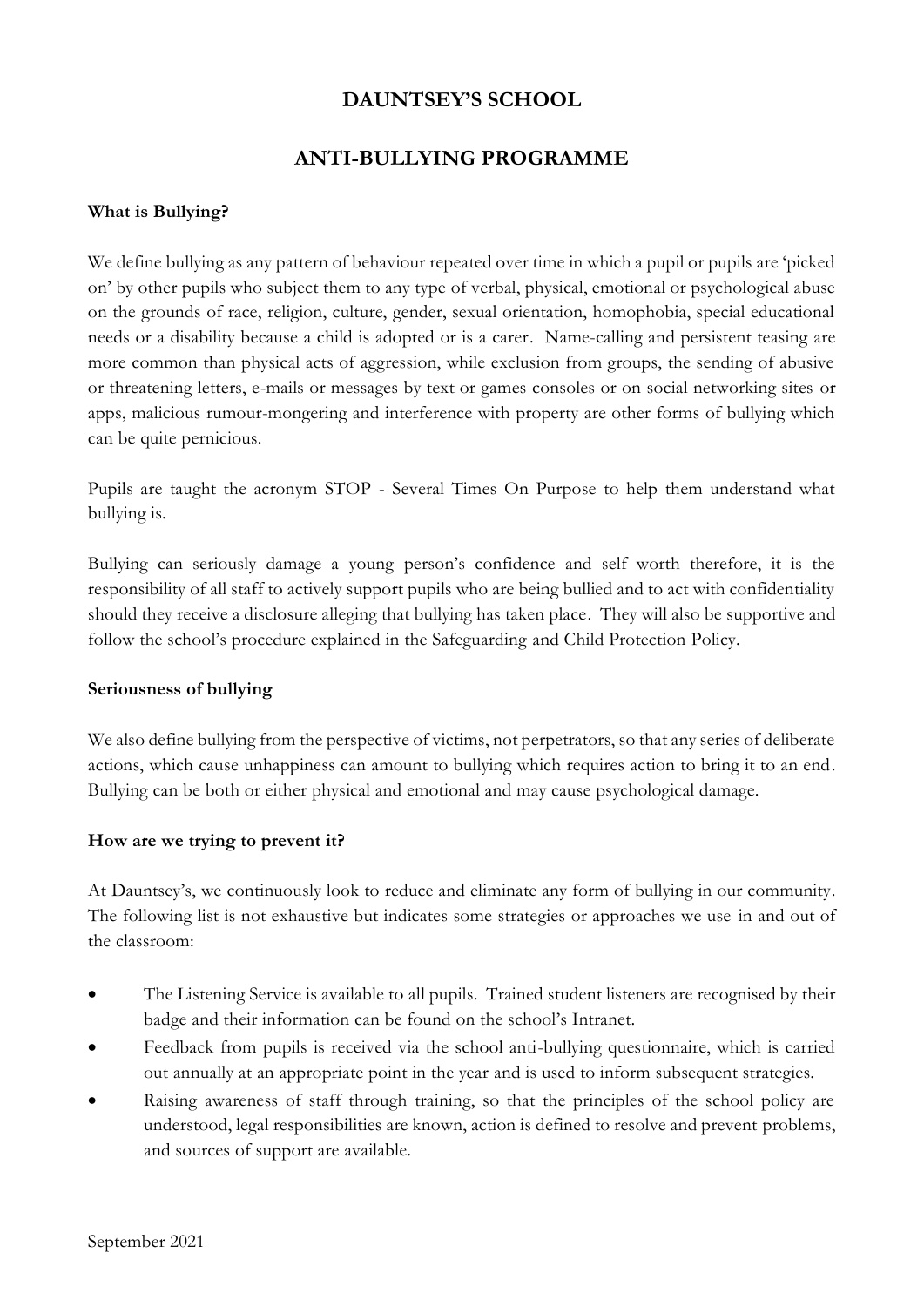- Pupils have access to an Independent Listener, The Listening Service, Medical Centre Staff, the Chaplain, Upper Sixth Prefect Mentor, the School Counsellors and all pastoral staff. Information regarding the aforementioned help along with external agencies is advertised in all House areas, available on the Intranet and shared in Complementary Curriculum lessons and tutor periods.
- Complementary Curriculum lessons are key in educating pupils on the importance of avoiding prejudice-based language and discussing the difference between people.
- Lessons across the ages encourage assertiveness. Complementary Curriculum lessons in the Lower School include regular sessions, particularly during the life skills carousel in the 1st and 2nd Forms and in the 3rd Form summer term when dealing with sex and relationships. In the Upper School, Complementary Curriculum deals with issues surrounding consent and dealing with peer pressure within the context of relationships, sex, drugs and alcohol.
- Anti-bullying week: all lower school classes work on the Anti-bullying week's annual theme.
- Outside speakers are invited into the school to address internet safety, cyber-bullying, bullying and prejudice and discrimination.
- Making sure pupils are clear about the part they can play to prevent bullying, including when they find themselves as bystanders, is encouraged.
- Sanctions are implemented reflecting the seriousness of an incident and to convey a deterrent effect (strong sanctions such as exclusion may be necessary in cases of severe and persistent bullying)

Bullying thrives in secrecy, so the chief aim of the programme is to lower the 'threshold of disclosure' which deters bullied children from telling adults what is happening - often for weeks on end - and thus encourages bullies to continue or even to escalate their actions.

## **Advice to all parents and children on signs of bullying**

Indications that a pupil is being bullied include:

- Unwillingness to return to school
- Displays of excessive anxiety, becoming withdrawn or unusually quiet
- Failure to produce work, or producing unusually bad work, or work that appears to have been copied, interfered with or spoilt by others
- Books, bags and other belongings suddenly go missing or are damaged
- Change to established habits (not attending usual clubs, change to vocabulary or accent)
- Diminshed levels of self-confidence
- Frequent visits to the Medical Centre whilst displaying symptoms of stomach pains, headaches etc.
- Unexplained cuts and bruises
- Frequent absence, erratic attendance, late arrival to class
- Choosing the company of adults over their peers
- Displaying repressed body language and poor eye contact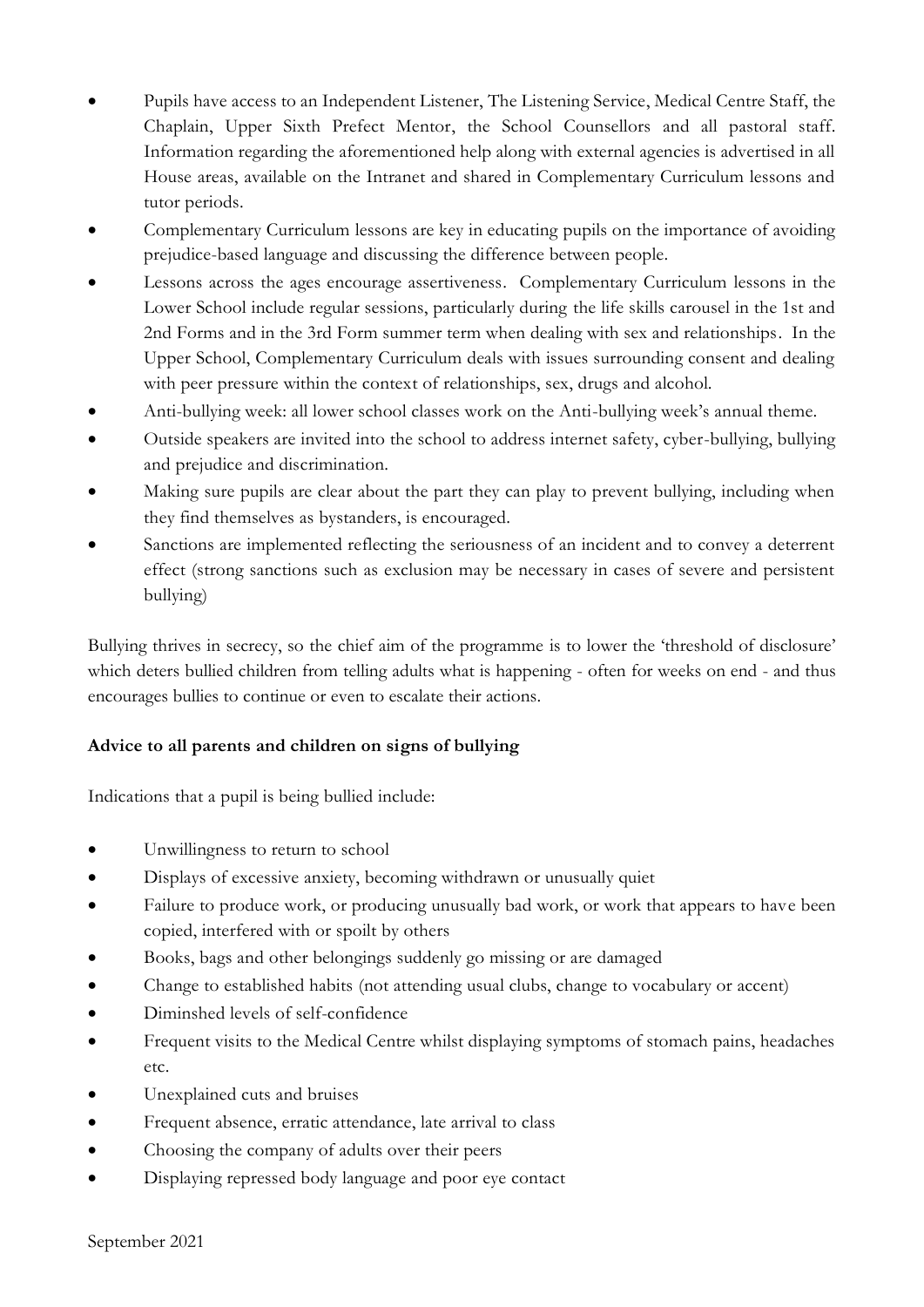- Difficulty in sleeping, experiencing nightmares etc.
- Talking of suicide or running away

It is important to note that any of the above symptoms may be due to other causes, it is possible that a repetition of, or a combination of these possible signs of bullying should be investigated by parents and staff.

You may be unsure but it is better to raise the issue with a responsible adult. We encourage parents to contact Dauntsey's should they have concerns.

### **What is our advice to parents?**

The consistent theme of our anti-bullying programme is 'tell someone without delay if you are being bullied', and it is at this point that we look to recruit all Dauntsey's parents into our anti-bullying programme: if your son or daughter seems reluctant to attend school, or is tearful at home for no obvious reason, or if you suspect feigned illness, then bullying could be the cause. Encourage your child to talk to you by stressing that the action taken at school will neither damage peer esteem nor cause any escalation of the problem, and then contact your child's house tutor without delay.

#### **How can bullying be reported?**

Pupils should talk to a trusted member of school staff if they consider themselves to be a victim of bullying or if they are worried about someone else in this regard - we would expect parents to contact their child's tutor, Housemaster or Housemistress if they had any concerns of this nature. The positive relationships that all staff foster with pupils, across all of the school's functions, means that there are several options for any pupil in these circumstances. These include the pupil's tutor, House Master or House Mistress, duty tutor in house, subject teachers, or one of the school counsellors.

A bullying incident should be treated as a child protection issue where there is reasonable concern that a child is suffering or likely to suffer significant harm. It should be reported to Ann Jackson (Deputy Head (Pastoral)). In addition, concerns can be raised with Miss E. Conidaris, Head of the Lower School or Mr G James, Deputy Designated Safeguarding Leads. Concerns can also be raised directly with the Head Master.

### **What actions will the school take?**

Despite the success of the preventative measures put in place, there will inevitably be cases where the school needs to react to bullying behaviour. Any instances of bullying will be investigated and treated both seriously and sensitively and, whilst the school will work towards positive outcomes for all involved, any perpetrator of bullying should expect a significant sanction. Any sanction should be consistent with the school's 'Rules, Rewards and Sanctions' document, both in terms of severity of sanction and in the impact it is intended to have.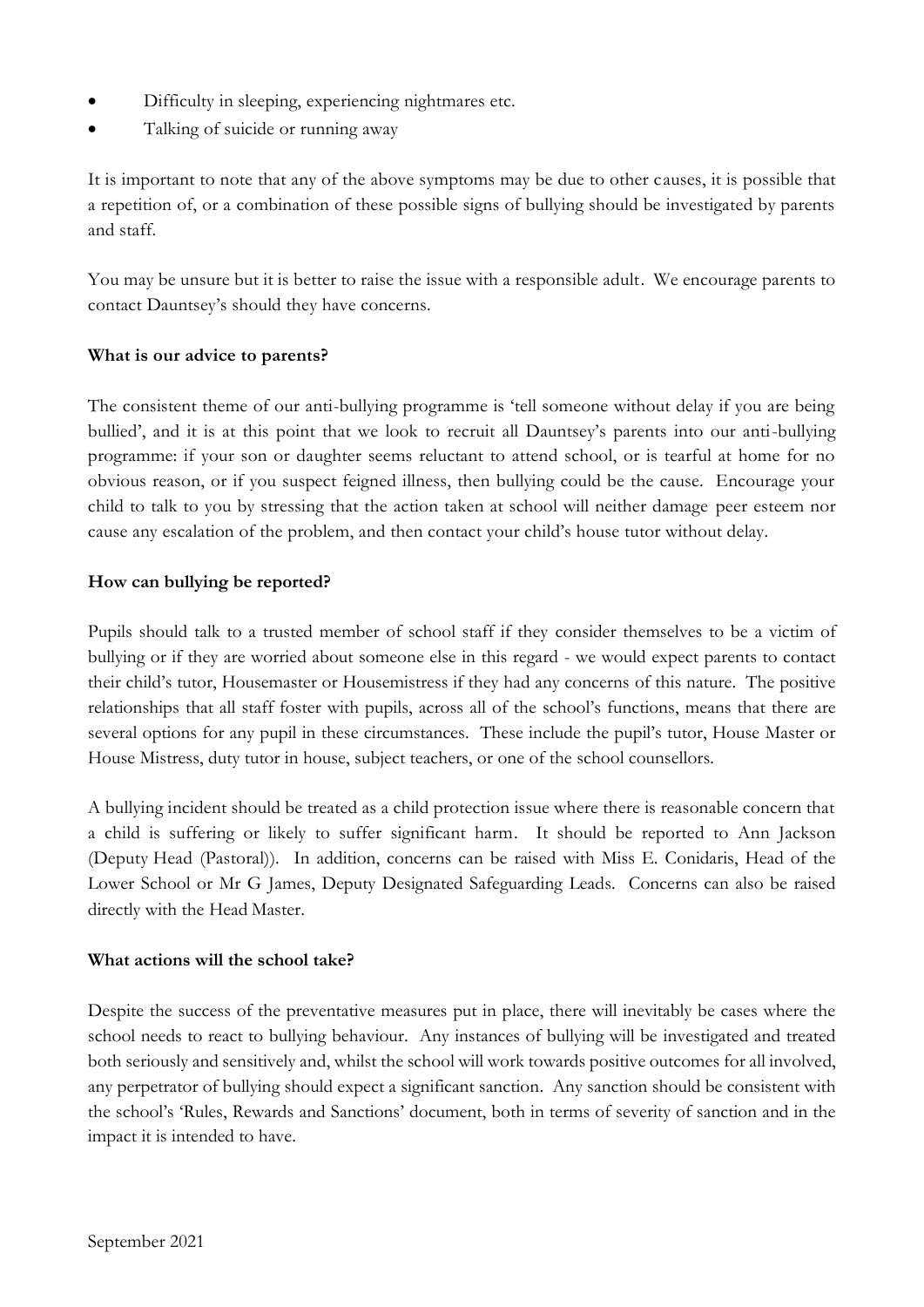Whilst some incidents will be dealt with without the need for a formal sanction, bullying can be among the most serious misconduct a school community experiences. In the most serious cases, a pupil guilty of bullying might be suspended from school or face permanent exclusion.

Records of all bullying incidents are kept in order to facilitate analysis of trends, repeat offenders and/or victims and to help assess the effectiveness of the school's systems.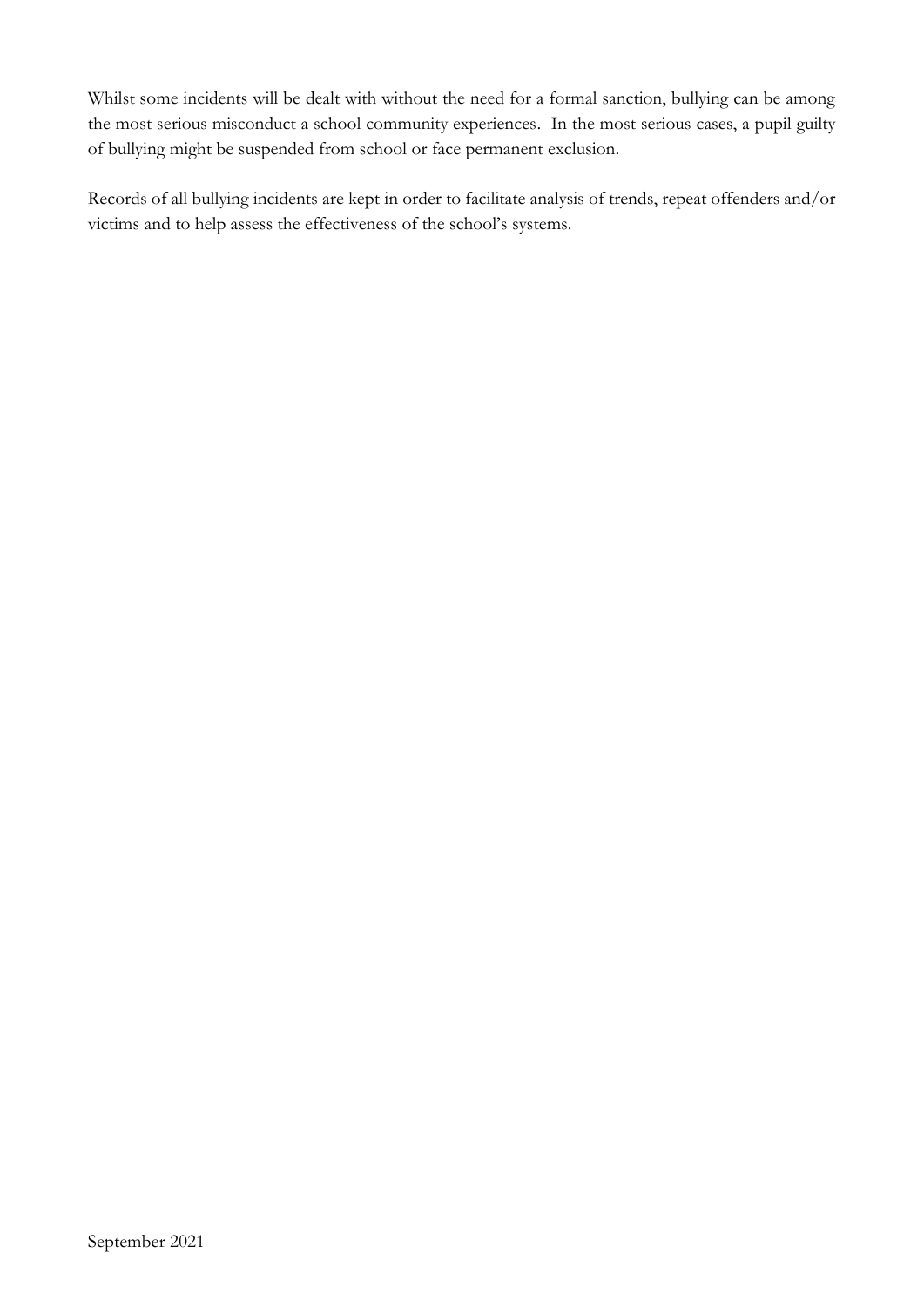# **Appendix 1**

# **ANTI-CYBER BULLYING**

# **INTRODUCTION AND AIMS OF THIS POLICY**

Pupils of Dauntsey's should not have their lives affected by the inappropriate use of digital media. Cyber bullying should be reported and will always be investigated and acted upon by the school. This policy sets out some of the key issues around cyber bullying, as well as setting out the framework for how the school seeks to protect its pupils from cyber bullying, both in terms of preventative and reactive measures.

This policy is written with regards to the principles and requirements in:

- Cyberbullying: Advice for headteachers and school staff (2014)
- Education for a Connected World framework (2020)
- Keeping children safe in education (2021)
- Preventing and Tacking Bullying (2017)
- Teaching Online Safety in Schools (2019)

### **What is cyber bullying?**

Cyber bullying is the use of Information Communications Technology (ICT) or any form of Digital Media, to deliberately upset someone else. Cyber bullying is a form of peer-on-peer abuse and will be treated as a Child Protection concern where there is sufficient cause to believe that a child is suffering, or might suffer, significant harm.

The following are examples of the form that cyber bullying can take:

- Intimidation and threats
- Harassment and stalking
- Vilification/defamation
- Exclusion or peer rejection
- **Impersonation**
- Unauthorised publication of personal information or images
- **Manipulation**

Whilst cyber bullying falls under the broad definition of bullying contained within the school's Anti-Bullying Policy, there are some distinct features to emphasise:

• Profile - pupils do not have to be older, stronger or have higher social status than someone who they bully online.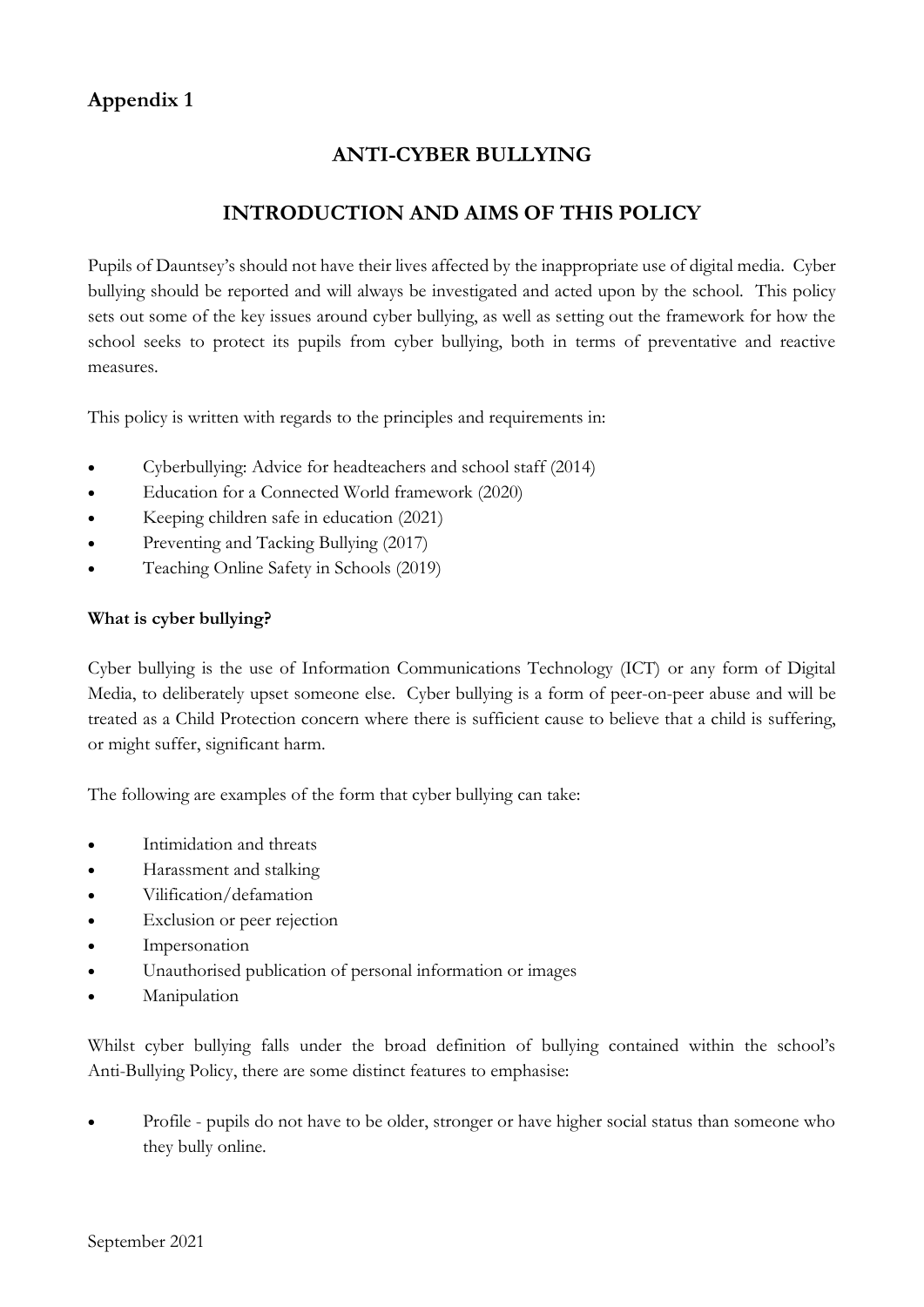- Location cyber bullying is not confined to a single place or a single time. The victim has no place to escape and are even vulnerable in their own home.
- Anonymity the victim will not always know the identity of the person bullying them, or what the audience of the bullying is.
- Audience the audience for an episode of bullying is not limited to physical witnesses. Harmful evidence is hard to remove and easy to pass on.
- Motivation whilst most cyber bullying is done on purpose, sometimes there are unintended consequences to online activity, due to the size of audience and ease of communication.
- Evidence the digital trail around online issues make them more difficult to move past than other, more fleeting episodes of bullying.

## **Cyber Bullying and the Law:**

Bullying, or cyberbullying, is not a specific criminal offence in UK law, however harassment, malicious communications, stalking, threatening violence, and incitement are all crimes. There are a range of laws that criminalise activity that may be related to cyberbullying, including discrimination, harassment and threats.

Examples include; Equality Act 2010, Protection from Harassment Act 1997, Communications Act 2003, Computer Misuse Act 1990, Criminal Justice and Courts Act 2015.

### **How are we trying to prevent it?**

We are proud of the positive community at Dauntsey's and our emphasis and expectations around positive relationships play a key role in securing consistently positive behaviour and interactions from our pupils in the digital domain.

Beyond this, and more specifically, we work to prevent cyber bullying by:

- Using the school's infrastructure to limit access to inappropriate websites and apps that would facilitate cyber bullying.
- Restricting the use of mobiles phones for Lower School pupils during the school day.
- Raising the awareness of staff, parents and students to issues around cyber bullying through Complementary Curriculum lessons and seminars run by visiting speakers.
- Raising the pupils' awareness of their responsibilities when using technology and promoting positive use of technology. The School's ICT Acceptable Use Policy forms part of the induction process for new pupils. This policy is available to all pupils via the school's intranet and is covered as part of the house briefings at the start of the school year.
- Providing and publicising various ways for pupils to report an incident and offering advice about how pupils can keep themselves safe.
- Committing to investigate and manage incidents of cyber bullying seriously and sensitively for all involved. This includes, where necessary, the use of school sanctions.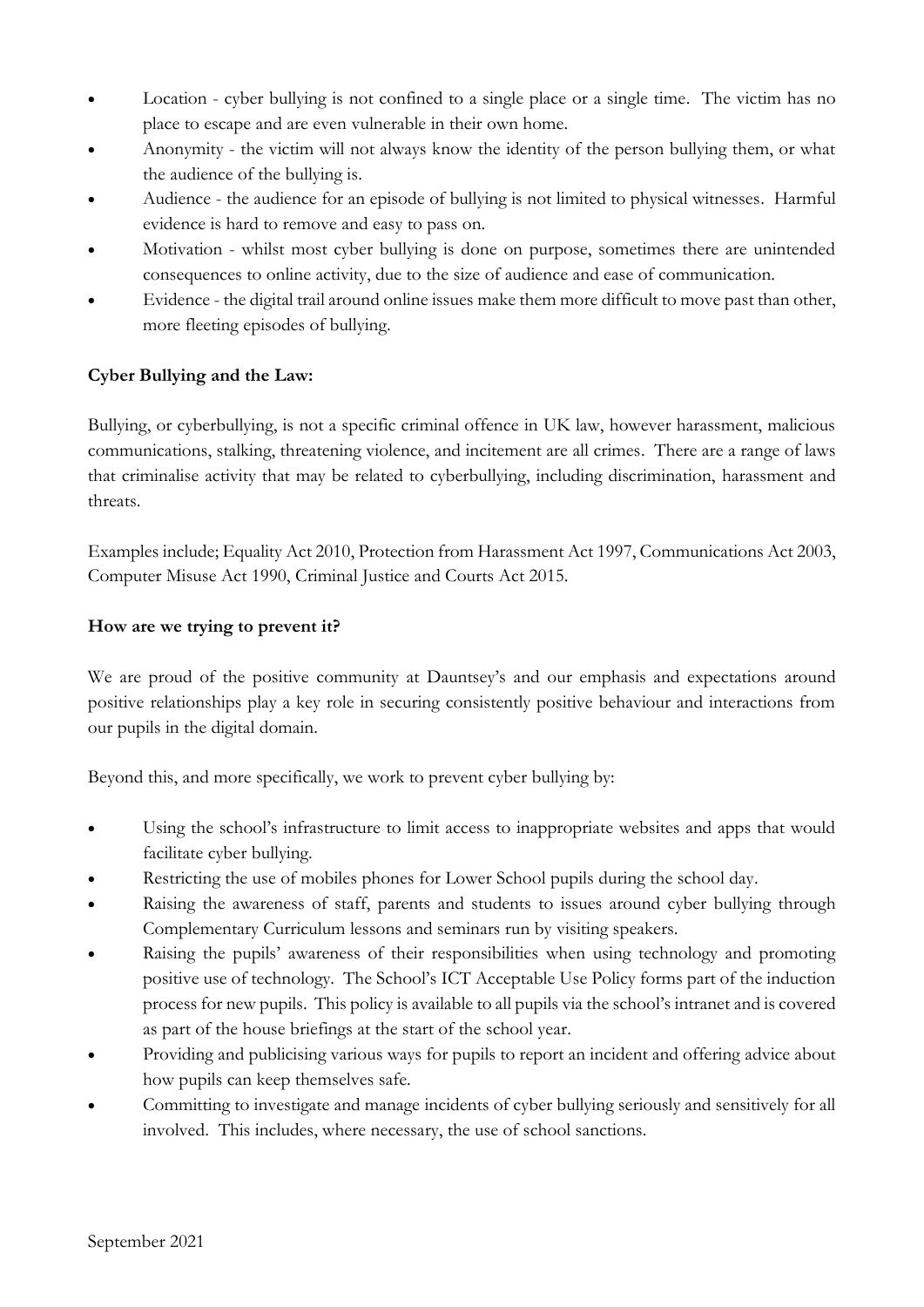• Reviewing the impact of the policy by conducting an annual online antibullying questionnaire and by reviewing records of cyber bullying incidents. This analysis should be sensitive to protected characteristics, as well as by year group, House and other school level characteristics.

### **How can cyber bullying be reported?**

Cyber bullying should be reported in the same way as other forms of bullying and should be reported via the same channels as those set out in the policy above.

### **What actions will the school take?**

Despite the success of the preventative measures put in place, there will inevitably be cases where the school needs to react to poor behaviour online. Any instances of cyber bullying will be investigated and treated both seriously and sensitively and, whilst the school will work towards positive outcomes for all involved, any perpetrator of cyberbullying should expect a significant sanction. Any sanction should be consistent with the school's 'Rules, Rewards and Sanctions' document, both in terms of severity of sanction and in the impact it is intended to have.

Whilst some incidents will be dealt with without the need for a formal sanction, cyber bullying can be among the most serious misconduct a school community experiences. In the most serious cases, a pupil guilty of cyber bullying might be suspended from school or face permanent exclusion.

Records of all bullying incidents are kept in order to facilitate analysis of trends, repeat offenders and/or victims and to help assess the effectiveness of the school's systems.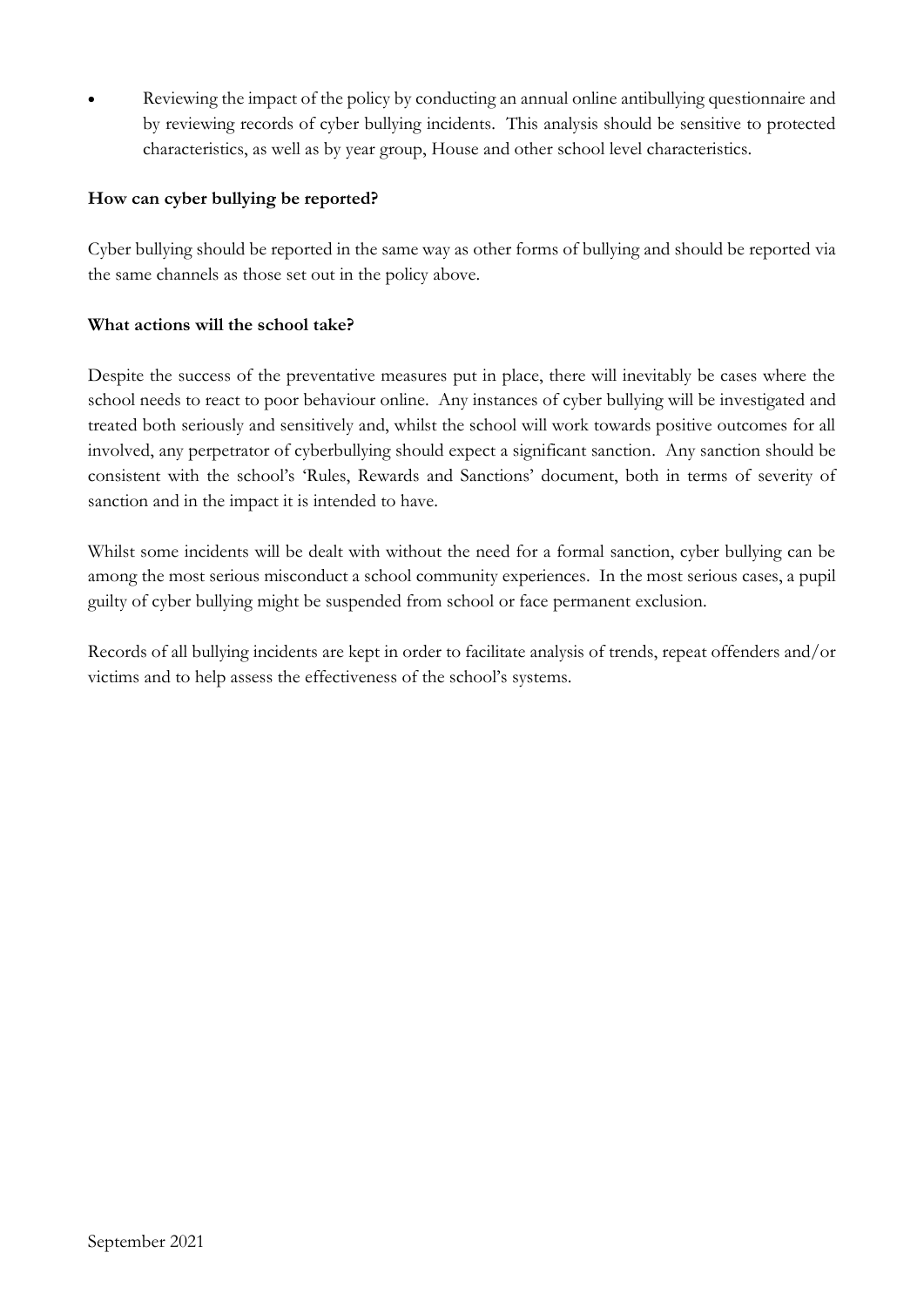# **Appendix 2**

# **ANTI SEXUAL BULLYING POLICY**

### **Our Aims**

To uphold every child's right to protection from all forms of violence and exploitation and to a safe education, and to increase recognition that sexual bullying prevents the full enjoyment of these rights.

### **Definition**

Any bullying behaviour whether physical or non-physical, that is based on a person's sexuality or gender. It is when sexuality or gender is used as a weapon by boys or girls towards other boys or girls. It can be carried out to a person's face, behind their back or through the use of technology.

#### For example:

- Teasing or putting someone down because of:
	- o Their behaviour (e.g because they haven't or have had sex)
	- o Their sexuality
	- o Their body (e.g the size of their breasts, bottom or muscles)
- Using words that refer to someone's sexuality in a derogatory way (like calling something 'gay' to mean that it is not very good)
- Using sexual words to put someone down
- Making threats or jokes about serious or frightening subjects like rape
- Spreading rumours about someone's sexuality and sex life including on social media, via text, using graffiti and via email
- Touching parts of someone's body that they don't want to be touched (this includes squeezing, pinching, kissing, groping)
- Putting pressure on someone to act in a sexual way
- Upskirting, which typically involves taking a picture under a person's clothing without them knowing, with the intention of viewing their genitals or bottom to obtain sexual gratification, or to cause the victim humiliation, distress or alarm

### **What are the consequences for victims of Sexual Bullying?**

Research has show that bullying can negatively impact the emotional well-being of pupils affected. This can include low self esteem and confidence, poor body image, depression and anxiety. In some cases, sexual bullying can be linked to poorer educational outcomes and increased truancy rates for the young people involved.